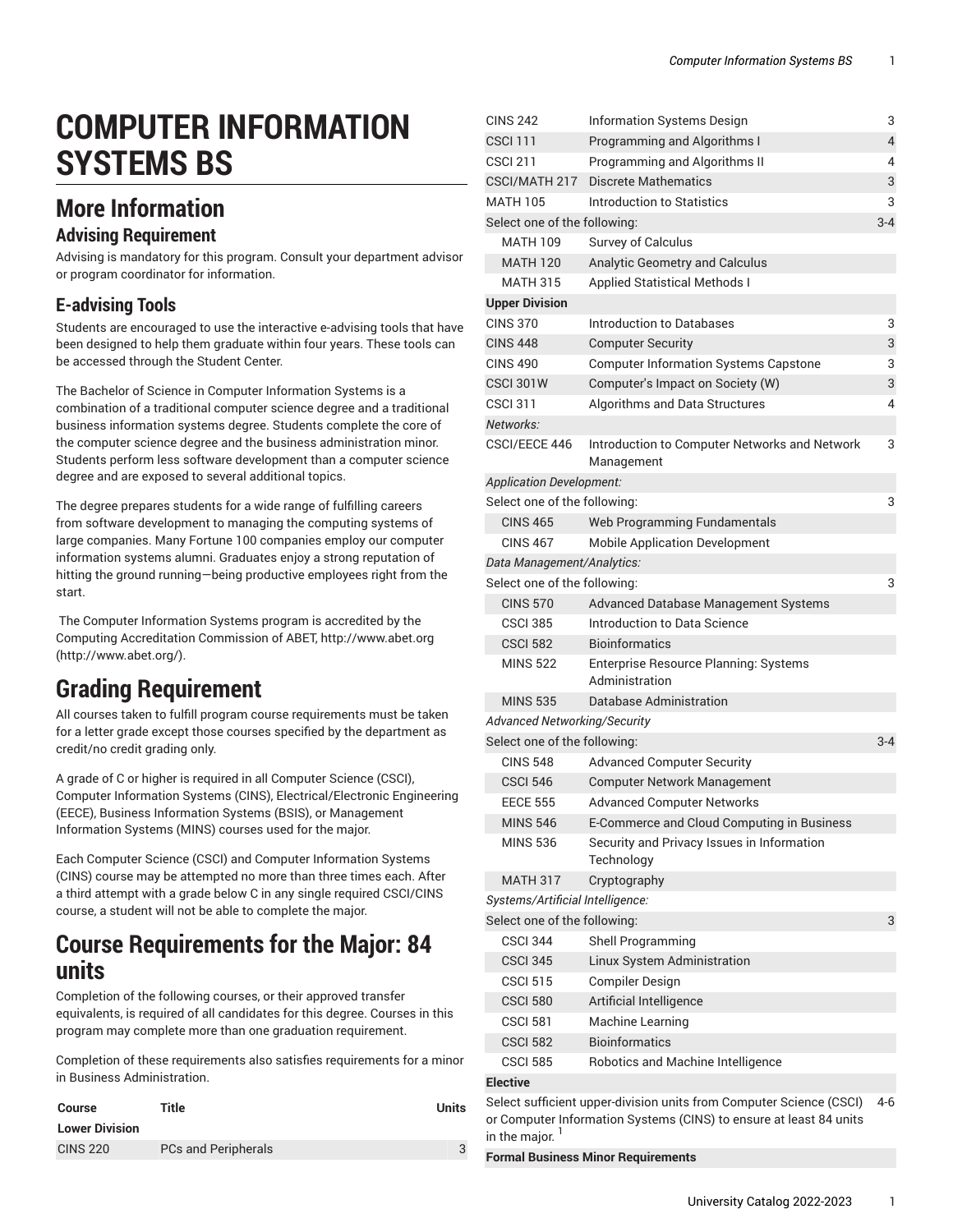The following courses, or their approved transfer equivalents, also fulfill requirements for a Minor in Business Administration.<sup>2</sup>

| <b>Total Units</b> |                                       | 82-86 |
|--------------------|---------------------------------------|-------|
| <b>MKTG 305</b>    | Survey of Marketing                   | 3     |
| <b>MINS 301</b>    | Corporate Technology Integration      | 3     |
| <b>MGMT 303</b>    | Survey of Management                  | 3     |
| <b>FINA 307</b>    | Survey of Finance                     | 3     |
| <b>ECON 103</b>    | Principles of Microeconomic Analysis  | 3     |
| <b>BLAW 203</b>    | Introduction to Business Law          | 3     |
| ACCT 202           | Introduction to Managerial Accounting | 3     |
| ACCT 201           | Introduction to Financial Accounting  | 3     |
|                    |                                       |       |

1 A maximum of 3 units may be taken for credit/no credit grading. 2 Students are responsible for formally declaring the Minor in Business Administration.

#### **Additional Computer Information Systems Graduation Requirement**

Graduating seniors must complete an exit exam as a requirement for graduation. Passing the exam is not required for the degree; the scores will be used for program assessment. Consult the department office for examination details.

### **Honors in the Major**

Honors in the Major is a program of independent work in your major. It requires 6 units of honors course work completed over two semesters.

The Honors in the Major program allows you to work closely with a faculty mentor in your area of interest on an original performance or research project. This year-long collaboration allows you to work in your field at a professional level and culminates in a public presentation of your work. Students sometimes take their projects beyond the University for submission in professional journals, presentation at conferences, or academic competition. Such experience is valuable for graduate school and professional life. Your honors work will be recognized at your graduation, on your permanent transcripts, and on your diploma. It is often accompanied by letters of commendation from your mentor in the department or the department chair.

Some common features of Honors in the Major program are:

- You must take 6 units of Honors in the Major course work. All 6 units are honors classes (marked by a suffix of H), and at least 3 of these units are independent study (399H, 499H, 599H) as specified by your department. You must complete each class with a minimum grade of B.
- You must have completed 9 units of upper-division course work or 21 overall units in your major before you can be admitted to Honors in the Major. Check the requirements for your major carefully, as there may be specific courses that must be included in these units.
- Yourcumulative#GPA should be at least 3.5 or within the top 5% of majors in your department.
- Your GPAin your major#should be at least 3.5 or within the top 5% of majors in your department.
- Most students apply for or are invited to participate in Honors in the Major during the second semester of their junior year. Then they complete the 6 units of course work over the two semesters of their senior year.

• Your honors work culminates with a public presentation of your honors project.

While Honors in the Major is part of the Honors Program, each department administers its own program. Please contact your major department or major advisor to apply.

Well-qualified students majoring in Computer Information Systems are encouraged to apply for Honors in Computer Information Systems. The program is open to junior and senior computer information systems majors who have completed 9 upper-division units in computer science, including CSCI 311 with a grade of B or higher. Honors students take the honors version of one required course (many 400/500-level courses have an honors version, check with your major advisor) and complete an honors project CSCI 499H in the same subject as their honors course. The 6 units of honors courses replace CINS 490 and one additional required course.

See Bachelor's Degree [Requirements \(https://catalog.csuchico.edu/](https://catalog.csuchico.edu/undergraduate-requirements/bachelors-degree-requirements/) [undergraduate-requirements/bachelors-degree-requirements/](https://catalog.csuchico.edu/undergraduate-requirements/bachelors-degree-requirements/)) for complete details on general degree requirements. A minimum of 39 units, including those required for the major, must be upper division.

## **General Education Requirements: 48 units**

See General [Education \(https://catalog.csuchico.edu/colleges](https://catalog.csuchico.edu/colleges-departments/undergraduate-education/general-education/)[departments/undergraduate-education/general-education/\)](https://catalog.csuchico.edu/colleges-departments/undergraduate-education/general-education/) and the [Class Schedule](http://www.csuchico.edu/schedule/) ([http://www.csuchico.edu/schedule/\)](http://www.csuchico.edu/schedule/) for the most current information on General Education Requirements and course offerings.

This major has approved GE modification(s). See below for information on how to apply these modification(s).

- CSCI 217/MATH 217 is an approved major course substitution for Critical Thinking (A3).
- CSCI 301W is an approved major course substitution for Upper Division Arts and Humanities (UD-C).

The following GE courses also meet major requirements:

- MATH 105- Mathematics/Quantitative Reasoning (B4)
- ECON 103- Social Science (D)

### **Diversity Course Requirements: 6 units**

You must complete a minimum of two courses that focus primarily on cultural diversity. At least one course must be in U.S. Diversity (USD) and at least one in Global Cultures (GC). See Diversity [Requirements](https://catalog.csuchico.edu/undergraduate-requirements/diversity-requirements/) [\(https://catalog.csuchico.edu/undergraduate-requirements/diversity](https://catalog.csuchico.edu/undergraduate-requirements/diversity-requirements/)[requirements/](https://catalog.csuchico.edu/undergraduate-requirements/diversity-requirements/)) for a full list of courses. Most courses taken to satisfy these requirements may also apply to General [Education \(https://](https://catalog.csuchico.edu/colleges-departments/undergraduate-education/general-education/) [catalog.csuchico.edu/colleges-departments/undergraduate-education/](https://catalog.csuchico.edu/colleges-departments/undergraduate-education/general-education/) [general-education/](https://catalog.csuchico.edu/colleges-departments/undergraduate-education/general-education/)).

## **Upper-Division Writing Requirement**

Writing Across the Curriculum [\(EM 17-009 \(http://www.csuchico.edu/](http://www.csuchico.edu/prs/EMs/2017/17-009.shtml/) [prs/EMs/2017/17-009.shtml/](http://www.csuchico.edu/prs/EMs/2017/17-009.shtml/))) is a graduation requirement and may be demonstrated through satisfactory completion of four Writing (W) courses, two of which are designated by the major department. See [Mathematics/Quantitative](https://catalog.csuchico.edu/undergraduate-requirements/mathematicsquantitative-reasoning-writing-requirements/) Reasoning and Writing Requirements [\(https://catalog.csuchico.edu/undergraduate-requirements/](https://catalog.csuchico.edu/undergraduate-requirements/mathematicsquantitative-reasoning-writing-requirements/) [mathematicsquantitative-reasoning-writing-requirements/\)](https://catalog.csuchico.edu/undergraduate-requirements/mathematicsquantitative-reasoning-writing-requirements/) for more